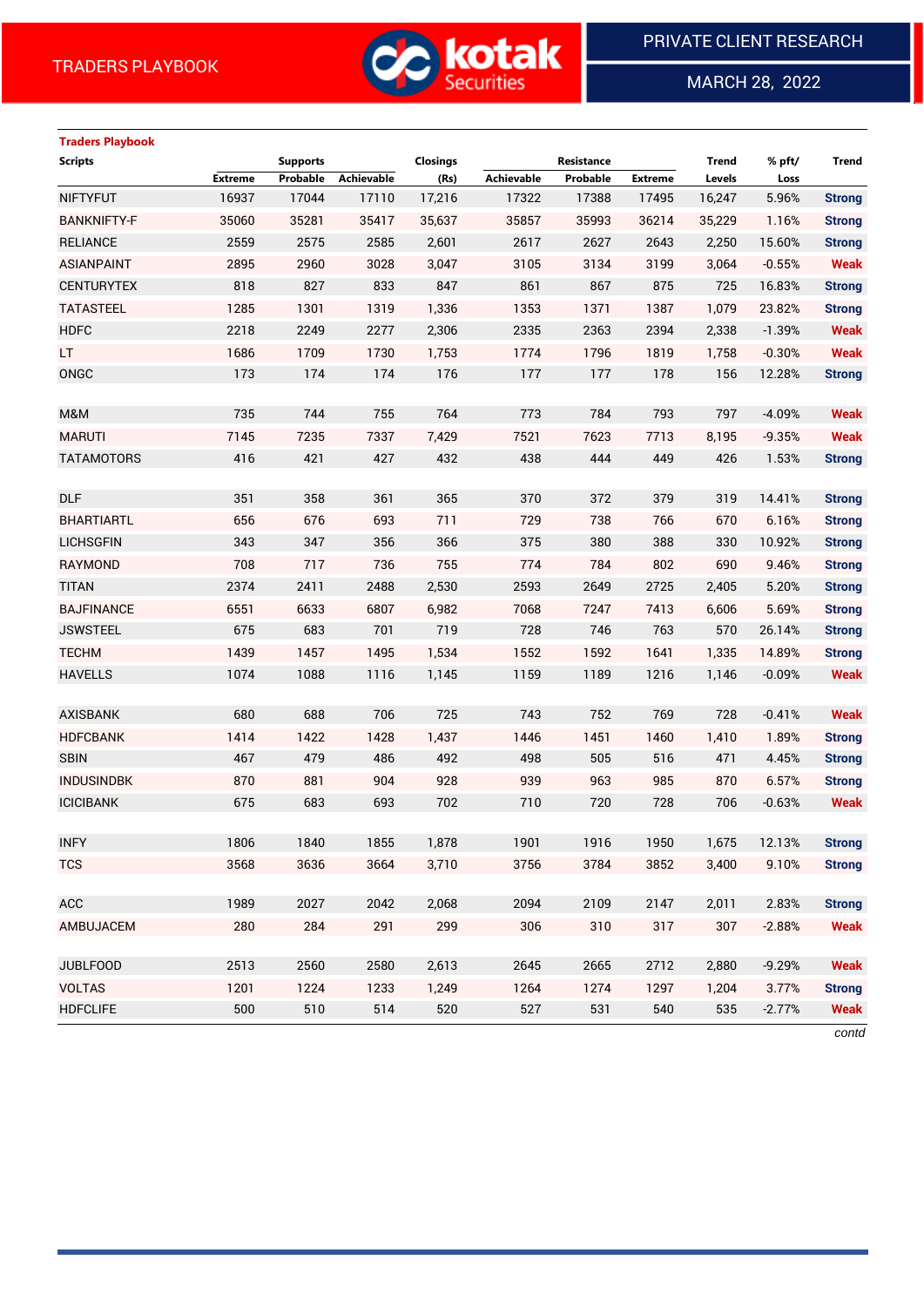### **Closing Pricess**

Closing price is that price at which a scrip closes on the previous day. Traders can start their intraday trade on this level. The stock or index should sustain above or below the closing price else you should exit the trade. Ideally, half a percent should be the stop loss above or below the closing price to enter the trade.

## **Trend**

Trend is the level at which the tendency of Indices and Stocks can be identified. For best results, you can use the 'Trend Remarks' to trade. A 'Weak' trend means that traders can trade with a negative bias. If the trend is 'Strong', you can trade long with a positive bias. Base price should be the closing price.

### **Achievable (Supp/Resis)**

It is the price which can be achieved if the Index/Stock trades above or below the closing price. During normal course of trading, first levels are important as one can take profits around first resistance and supports levels.

## **Probable (Supp/Resis)**

It's a second resistance/support and can be achieved if stocks/indices are in trending mode. Events can lead stocks and indices to reach these levels.

#### **Extreme levels**

Sometimes, the stocks fall or rise to their average lowest or highest levels FOR THE DAY and that may act as an excellent contra buying or selling opportunity with a stop loss given in the table. This means buying around extreme support and selling around extreme resistance strictly with a given stop loss. For e.g. If the extreme support for Nifty is given at 5605, and in case the market comes down to similar levels, then you can initiate long positions with the given 'stop loss for long' in the column, say at 5585. If it breaks 5585 then the trader must exit the position. This is valid on both the sides.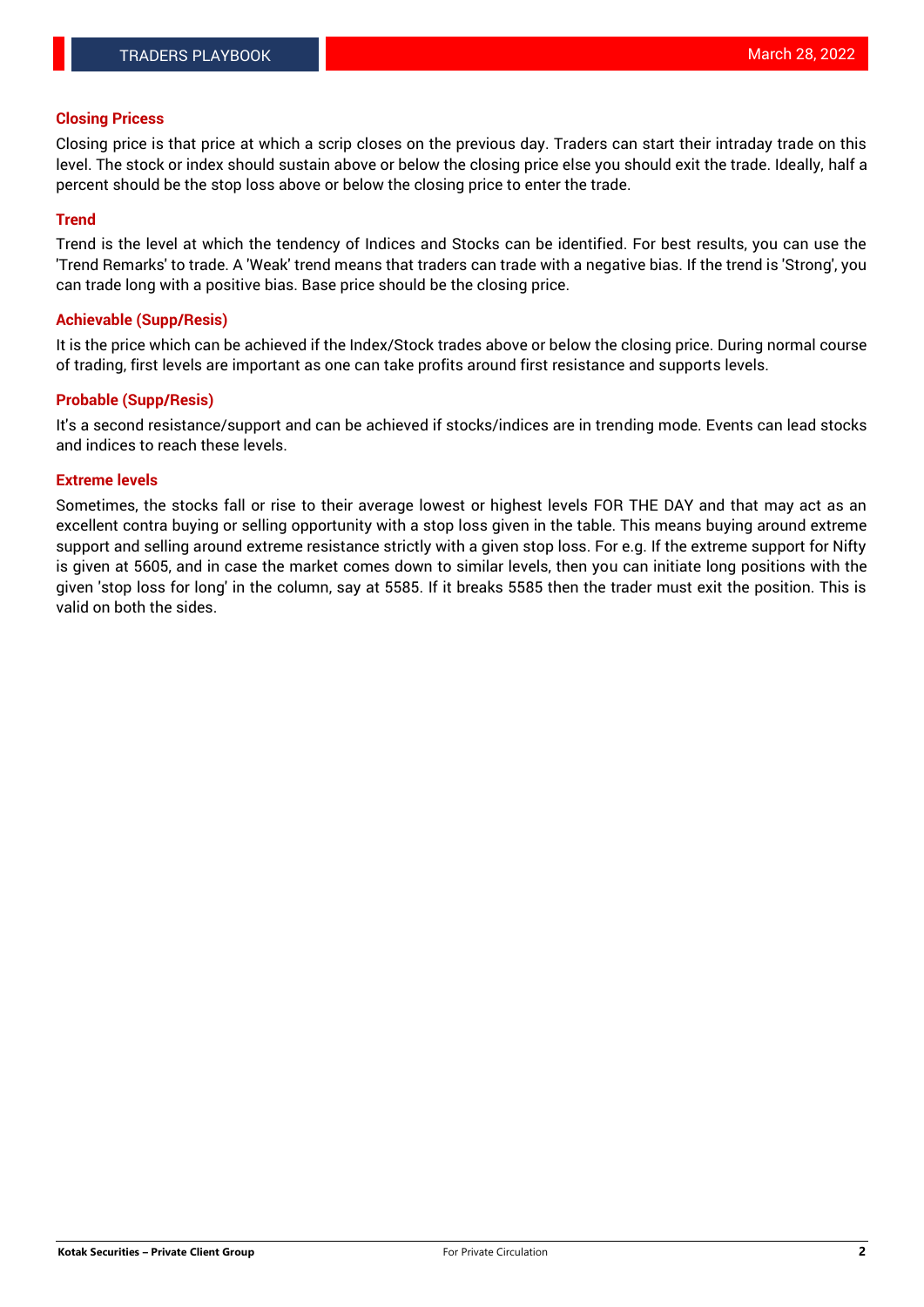## **RATING SCALE (PRIVATE CLIENT GROUP)**

| <b>BUY</b>             | $\overline{\phantom{0}}$ | A condition that indicates a good time to buy a stock. The exact circumstances of the signal will be determined by the indicator that an<br>analyst is using.  |
|------------------------|--------------------------|----------------------------------------------------------------------------------------------------------------------------------------------------------------|
| SELL                   |                          | A condition that indicates a good time to sell a stock. The exact circumstances of the signal will be determined by the indicator that an<br>analyst is using. |
| <b>Stop Loss Order</b> | $\overline{\phantom{0}}$ | An instruction to the broker to buy or sell stock when it trades beyond a specified price. They serve to either protect your profits or<br>limit your losses.  |

#### **FUNDAMENTAL RESEARCH TEAM (PRIVATE CLIENT GROUP)**

**Jatin Damania Purvi Shah Rini Mehta K. Kathirvelu** Metals & Mining, Midcap **Pharmaceuticals** Research Associate Support Executive jatin.damania@kotak.com [purvi.shah@kotak.com](mailto:purvi.shah@kotak.com) rini.mehta@kotak.com [k.kathirvelu@kotak.com](mailto:k.kathirvelu@kotak.com)

**Sumit Pokharna Pankaj Kumar** +91 22 6218 6438 +91 22 6218 6434

**Shrikant Chouhan Arun Agarwal Amit Agarwal, CFA Hemali Dhame**

 $+91$  22 6218 6432

Oil and Gas, Information Tech Construction, Capital Goods & Midcaps<br>sumit.pokharna@kotak.com pankair.kumar@kotak.com pankajr.kumar@kotak.com

Head of Research Auto & Auto Ancillary Transportation, Paints, FMCG Banking & Finance shrikant.chouhan@kotak.com arun.agarwal@kotak.com agarwal.amit@kotak.com Hemali.Dhame@kotak.com +91 22 6218 5408 +91 22 6218 6443 +91 22 6218 6439 +91 22 6218 6433

**TECHNICAL RESEARCH TEAM (PRIVATE CLIENT GROUP)**

[shrikant.chouhan@kotak.com](mailto:shrikant.chouhan@kotak.com) [amol.athawale@kotak.com](mailto:amol.athawale@kotak.com) Research Associate +91 22 6218 5408 +91 20 6620 3350 [sayed.haider@kotak.com](mailto:sayed.haider@kotak.com)

**Shrikant Chouhan Amol Athawale Sayed Haider**

+91 22 62185498

# **DERIVATIVES RESEARCH TEAM (PRIVATE CLIENT GROUP)**

.<br>+91 22 6218 5497

**Sahaj Agrawal Prashanth Lalu Prasenjit Biswas, CMT, CFTe** [sahaj.agrawal@kotak.com](mailto:sahaj.agrawal@kotak.com) [prashanth.lalu@kotak.com](mailto:prashanth.lalu@kotak.com) [prasenjit.biswas@kotak.com](mailto:prasenjit.biswas@kotak.com)